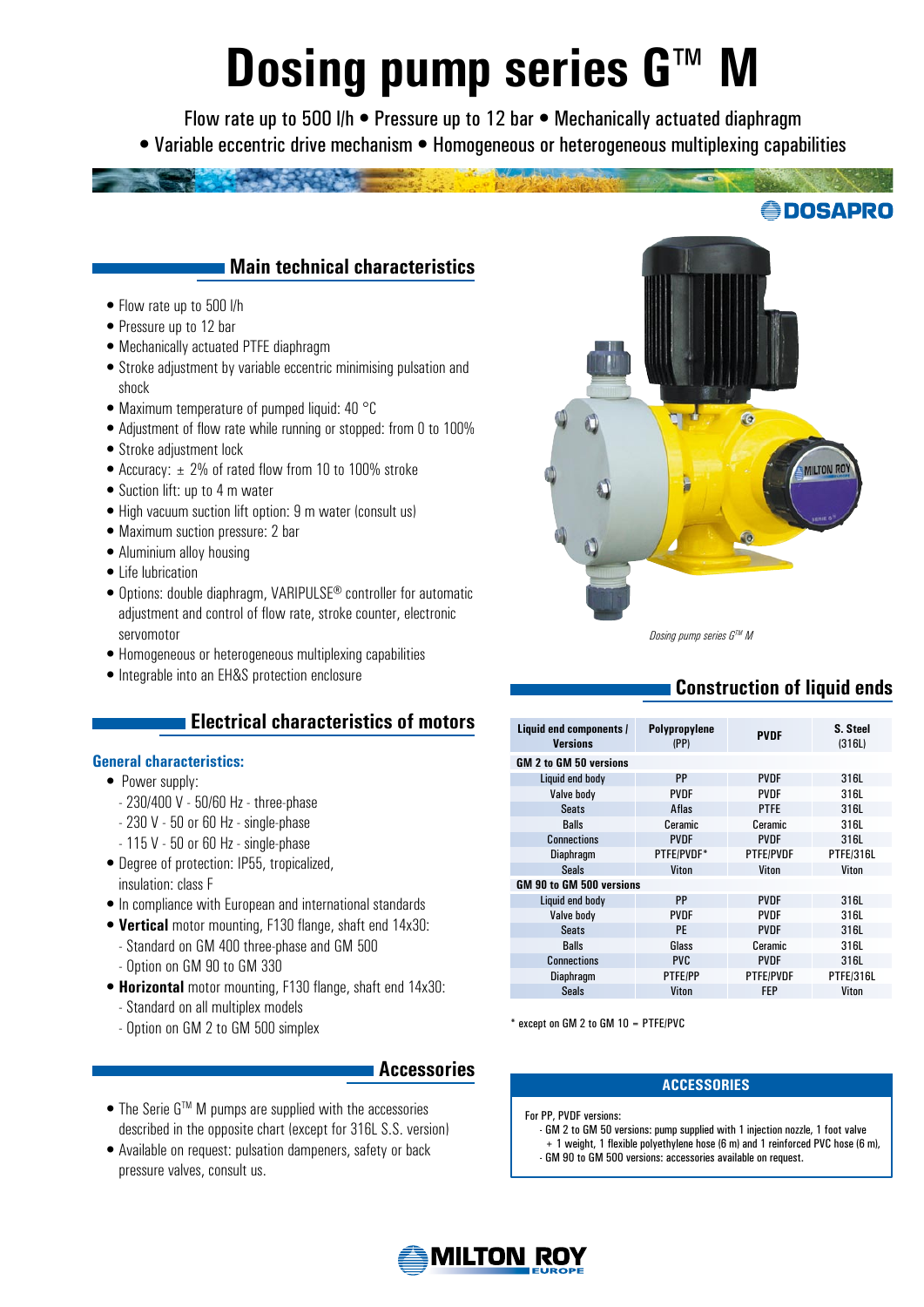| <b>Type</b>     | Flow max.<br>$(I/h)^{(1)}$ | <b>Pressure</b><br>max. | <b>Stroke</b><br>length | <b>Stroke</b><br>speed | <b>Motor</b><br>speed | <b>Motor power</b><br>(W) |       |
|-----------------|----------------------------|-------------------------|-------------------------|------------------------|-----------------------|---------------------------|-------|
|                 | at $1.5$ bar               | (har)                   | (mm)                    | $(spm)^{(1)}$          | $(rpm)^{(1)}$         | 1 ph.                     | 3 ph. |
| GM <sub>2</sub> | 2.25                       | 12                      | 4                       | 36                     | 1500                  | 180                       | 90    |
| GM <sub>5</sub> | 4.5                        | 12                      | $\overline{4}$          | 72                     | 1500                  | 180                       | 90    |
| <b>GM 10</b>    | 9                          | 12                      | $\overline{4}$          | 144                    | 1500                  | 180                       | 90    |
| <b>GM 25</b>    | 25                         | 12                      | 6                       | 72                     | 1500                  | 180                       | 90    |
| <b>GM 50</b>    | 50                         | 10                      | 6                       | 144                    | 1500                  | 180                       | 90    |
| <b>GM 90</b>    | 85                         | $\overline{7}$          | 6                       | 72                     | 1500                  | 180                       | 90    |
| <b>GM 120</b>   | 120                        | $\overline{7}$          | 8                       | 72                     | 1500                  | 180                       | 90    |
| <b>GM 170</b>   | 170                        | $\overline{7}$          | 6                       | 144                    | 1500                  | 180                       | 90    |
| <b>GM 240</b>   | 240                        | $\overline{7}$          | 8                       | 144                    | 1500                  | 180                       | 120   |
| <b>GM 330</b>   | 315                        | 5                       | 8                       | 144                    | 1500                  | 180                       | 120   |
| <b>GM 400</b>   | 400                        | 5                       | 10                      | 144                    | 1500                  | 180                       | 250   |
| <b>GM 500</b>   | 500                        | 5                       | 10                      | $180^{(2)}$            | 1500                  | 250                       | 250   |

## **Performances**

FLOW (l/h)

500 //

500

GM500

-460 l/h



(1) Values with motor at 50 Hz (multiply by 1.2 for 60 Hz)

(2) Do not use with 60 Hz motor

## **Dimensions and connections**

#### **Simplex version as a standard:** vertical motor (SX)





**Multiplex version as a standard:** horizontal motor (DX - TX) **Simplex version as an option:** horizontal motor (HX)



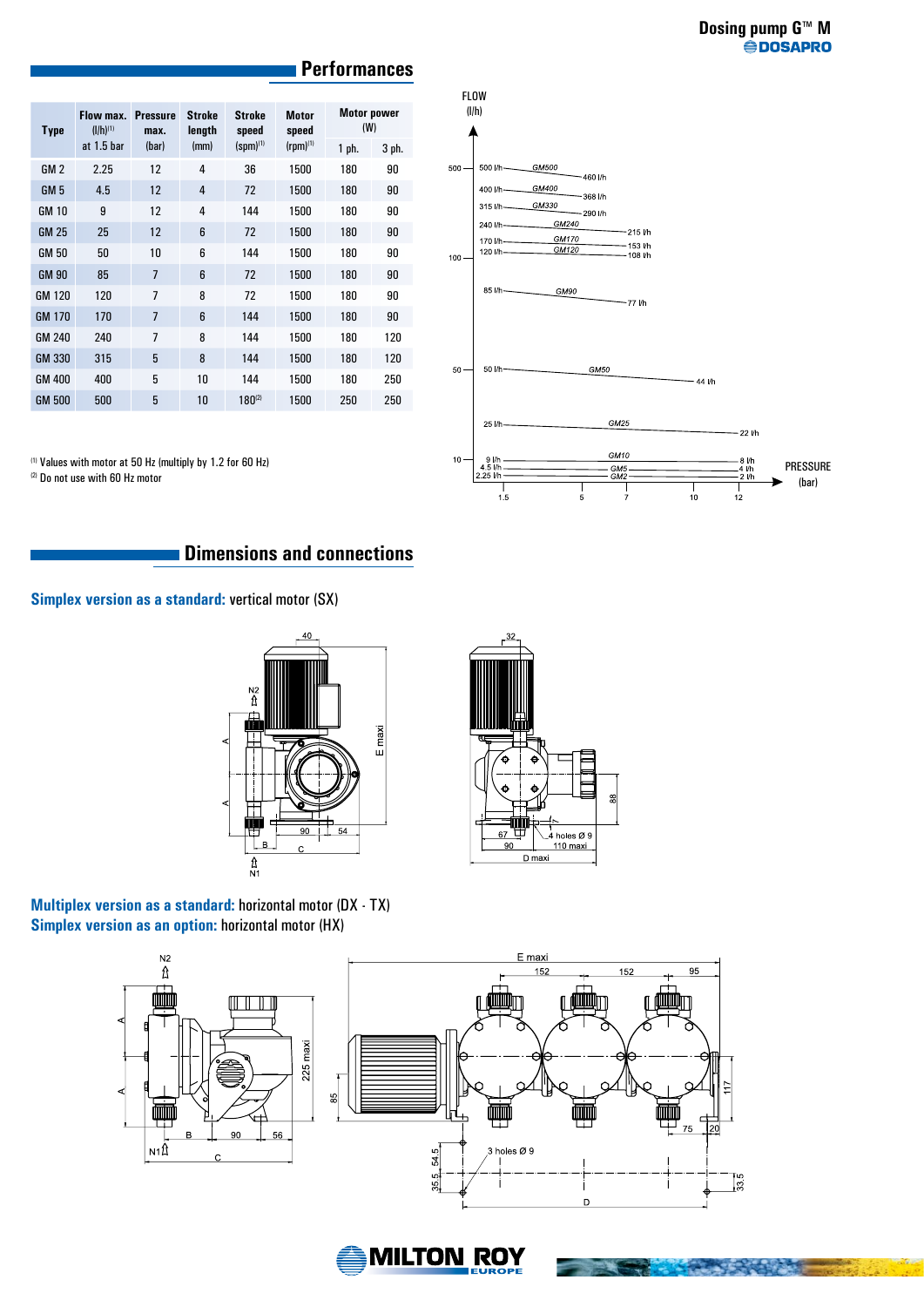# **Example 3** Dimensions and connections

## **GM 2 to GM 50 (size in mm)**

|  | <b>Versions</b>                       |             | <b>Connection</b> | A         | B  | C   | D           | E      |
|--|---------------------------------------|-------------|-------------------|-----------|----|-----|-------------|--------|
|  |                                       | PP          | T                 | 91        | 40 | 200 | 220         | 312    |
|  | Simplex SX<br>vertical motor          | <b>PVDF</b> | T                 |           |    |     |             |        |
|  |                                       | 316L        | N                 | 102       | 39 |     |             |        |
|  |                                       | PP          | т                 |           |    |     |             |        |
|  | <b>Simplex HX</b><br>horizontal motor | <b>PVDF</b> | т                 | 91        | 39 | 205 | $142^{(1)}$ | 395(1) |
|  |                                       | 316L        | N                 | 102       |    |     |             |        |
|  | <b>Duplex DX</b><br>horizontal motor  | PP          | т                 | 91        | 39 | 205 | 294         | 547    |
|  |                                       | <b>PVDF</b> | T                 |           |    |     |             |        |
|  |                                       | 316L        | N                 | 102       |    |     |             |        |
|  | <b>Triplex TX</b><br>horizontal motor | PP          | T                 | 91<br>102 | 39 | 205 | 445         | 698    |
|  |                                       | <b>PVDF</b> | т                 |           |    |     |             |        |
|  |                                       | 316L        | N                 |           |    |     |             |        |

 $(1)$  For GM 25 and GM 50 models, D = 143 and E = 450

## **GM 90 to GM 240(2) (size in mm)**

| <b>Versions</b>                       |             | <b>Connection</b> | A   | B        | C          | D          | E          |
|---------------------------------------|-------------|-------------------|-----|----------|------------|------------|------------|
| Simplex SX<br>vertical motor          | PP          | O                 | 127 | 82       | 272        | 220        | 312        |
|                                       | <b>PVDF</b> | N                 | 131 |          |            |            |            |
|                                       | 316L        | N                 |     |          |            |            |            |
|                                       | PP          | Q                 | 127 |          |            |            |            |
| <b>Simplex HX</b><br>horizontal motor | <b>PVDF</b> | N                 | 131 | 80<br>80 | 277<br>277 | 142<br>294 | 395<br>547 |
|                                       | 316L        | N                 |     |          |            |            |            |
|                                       | PP          | $\mathbf{0}$      | 127 |          |            |            |            |
| <b>Duplex DX</b><br>horizontal motor  | <b>PVDF</b> | N                 | 131 |          |            |            |            |
|                                       | 316L        | N                 |     |          |            |            |            |
| <b>Triplex TX</b><br>horizontal motor | PP          | Q                 | 127 |          |            |            |            |
|                                       | <b>PVDF</b> | N                 | 131 | 80       | 277        | 445        | 753        |
|                                       | 316L        | N                 |     |          |            |            |            |

(2) Triplex (TX) version is not available for GM 240 model

#### **GM 330 to GM 500 (size in mm)**

| <b>Versions</b>                       |             | <b>Connection</b> | A   | B  | C   | D   |     |
|---------------------------------------|-------------|-------------------|-----|----|-----|-----|-----|
| <b>Simplex SX</b><br>vertical motor   | PP          | $\Omega$          | 127 |    | 272 | 220 | 312 |
|                                       | <b>PVDF</b> | N                 | 131 | 82 |     |     |     |
|                                       | 316L        | N                 |     |    |     |     |     |
|                                       | PP          | O                 | 127 |    |     |     |     |
| <b>Simplex HX</b><br>horizontal motor | <b>PVDF</b> | N                 | 131 | 80 | 277 | 142 | 395 |
|                                       | 316L        | N                 |     |    |     |     |     |

 **Weight and packing**

| <b>Versions</b>                                          | <b>Simplex</b>  | <b>Duplex</b>   | <b>Triplex</b>  |
|----------------------------------------------------------|-----------------|-----------------|-----------------|
| Net Weight $(kq)^{(1)}$<br>with plastic liquid end       |                 | 12              | 19              |
| with S. Steel liquid end                                 | 13              | 24              | 33              |
| <b>Gross Weight</b> $(kg)^{(1)}$ with plastic liquid end | 9               | 17              | 24              |
| with S. Steel liquid end                                 | 15              | 29              | 38              |
| <b>Packing (L x W x H <math>\cdot</math> mm)</b>         | 400 x 300 x 490 | 800 x 600 x 620 | 800 x 600 x 620 |

(1) Approximately



## **Connections:**

- $T =$  Hose 6x8, 6x12 and G 1/2" male
- **N** = Threaded socked 1/2" BSP female
- **Q** = Female socket for DN15 rigid tubing (PVC)